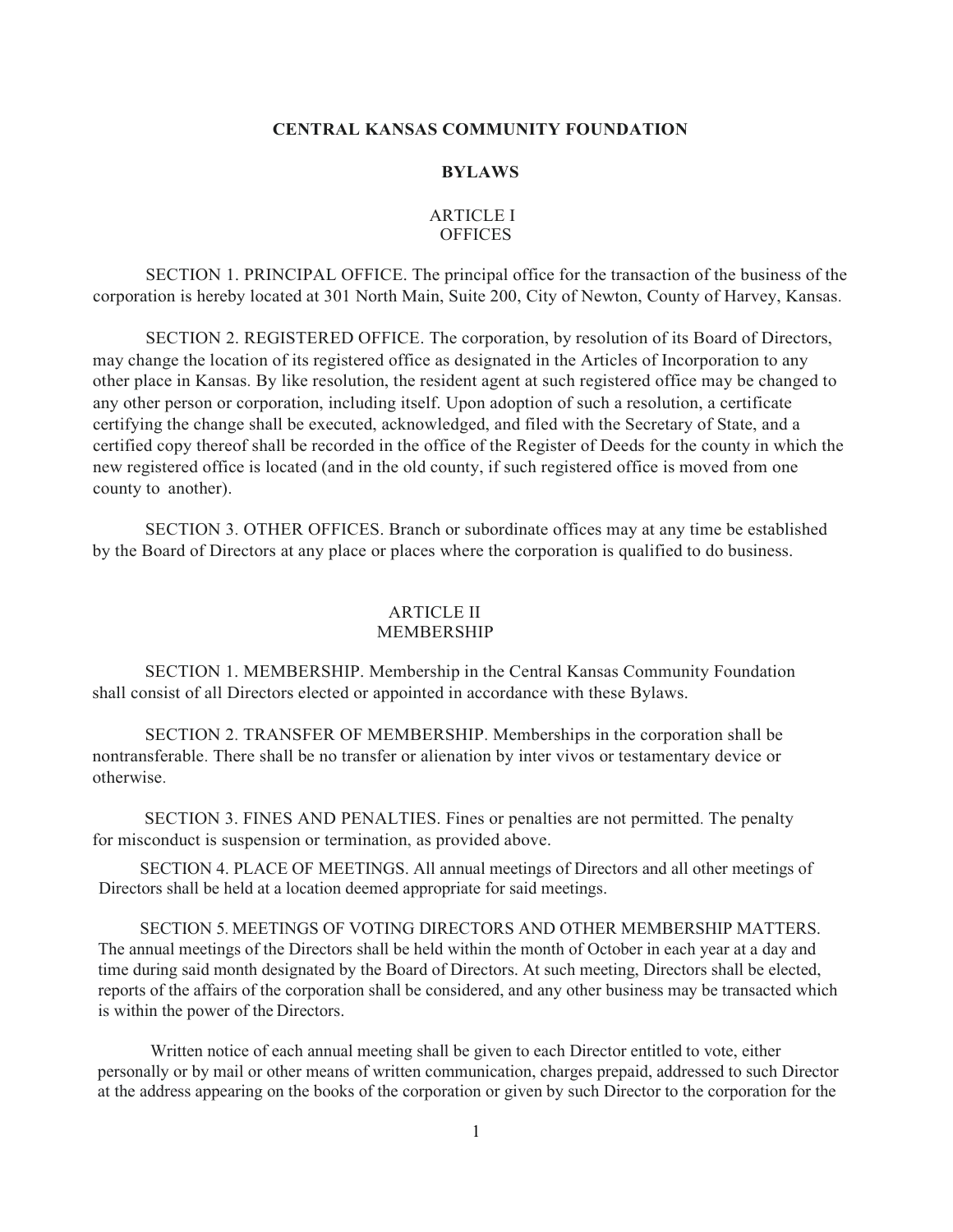purpose of notice. If a Director gives no address, notice shall be deemed to have been given if sent by mail or other means of written communication addressed to the place where the principal office of the corporation is situated, or if published at least once in some newspaper of general circulation in the county in which said office is located. All such notices shall be sent to each Director entitled thereto not less than ten (10) days nor more than sixty (60) days before each annual meeting, and shall specify the place, the day, and the hour of such meeting, and shall state such other matters, if any, as may be expressly required by statute.

SECTION 6. SPECIAL MEETINGS. Special meetings of the Directors, for any purpose or purposes whatsoever, may be called anytime time by the – Chair or by the Board of Directors, or by one or more Directors holding not less than one-fifth of the voting power of the corporation. Except in special cases where other express provision is made by statute, notice of such special meetings shall be given in the same manner as for annual meetings of Directors. Notices of any special meeting shall specify in addition to the place, day and hour of such meeting, the general nature of the business to be transacted.

SECTION 7. ADJOURNED MEETINGS AND NOTICE THEREOF. Any Directors' meeting, annual or special, whether or not a quorum is present, may be adjourned from time to time by the vote of a majority of the membership interests, the holders of which are present in person, or by any other approved method of attendance, at a duly called meeting, but in the absence of a quorum, no other business may be transacted at such meeting.

When any Directors' meeting, either annual or special, is adjourned for thirty (30) days of more, notice of the adjourned meeting shall be given as in the case of an original meeting. Except as aforesaid, it shall not be necessary to give any notice of an adjournment or of the business to be transacted at an adjourned meeting if the time and place thereof are announced at the meeting at which such adjournment is taken.

SECTION 8. VOTING. Unless the Board of Directors has fixed in advance a record date for purposes of determining entitlement to vote at the meeting, the record date shall be as of the close of business on the day next preceding the date on which the meeting shall be held. All such elections shall be with or without written ballot. Each voting Director shall have one (1) vote on each Director and all other matters which may properly come before the Directors at any annual or special meeting.

SECTION 9. QUORUM. The presence in person, or by any other approved method of attendance, at a duly called meeting, of a majority of the voting Directors at any meeting shall constitute a quorum for the transaction of business. The Directors present at a duly called or held meeting at which a quorum is present may continue to do business until adjournment, notwithstanding the withdrawal of enough Directors to leave less than a quorum.

SECTION 10. CONSENT OF ABSENTEES. The transactions of any meeting of Directors, either annual or special, however called and noticed, shall be duly held after regular call and notice, if a quorum be present either in person, or by any other approved method of attendance, at a duly called meeting, and if, either before or after the meeting, each of the Directors entitled to vote, not present in person, signs a written waiver of notice, or a consent to the holding of such meeting, or an approval of the minutes thereof. All such waiver, consents or approvals shall be filed with the corporate records or made a part of the minutes of the meeting.

SECTION 11. PROXIES. Every person entitled to vote or execute consents shall have the right to do so either in person or by one or more agents authorized by a written proxy executed by such person or such person's duly authorized agent and filed with the secretary of the corporation;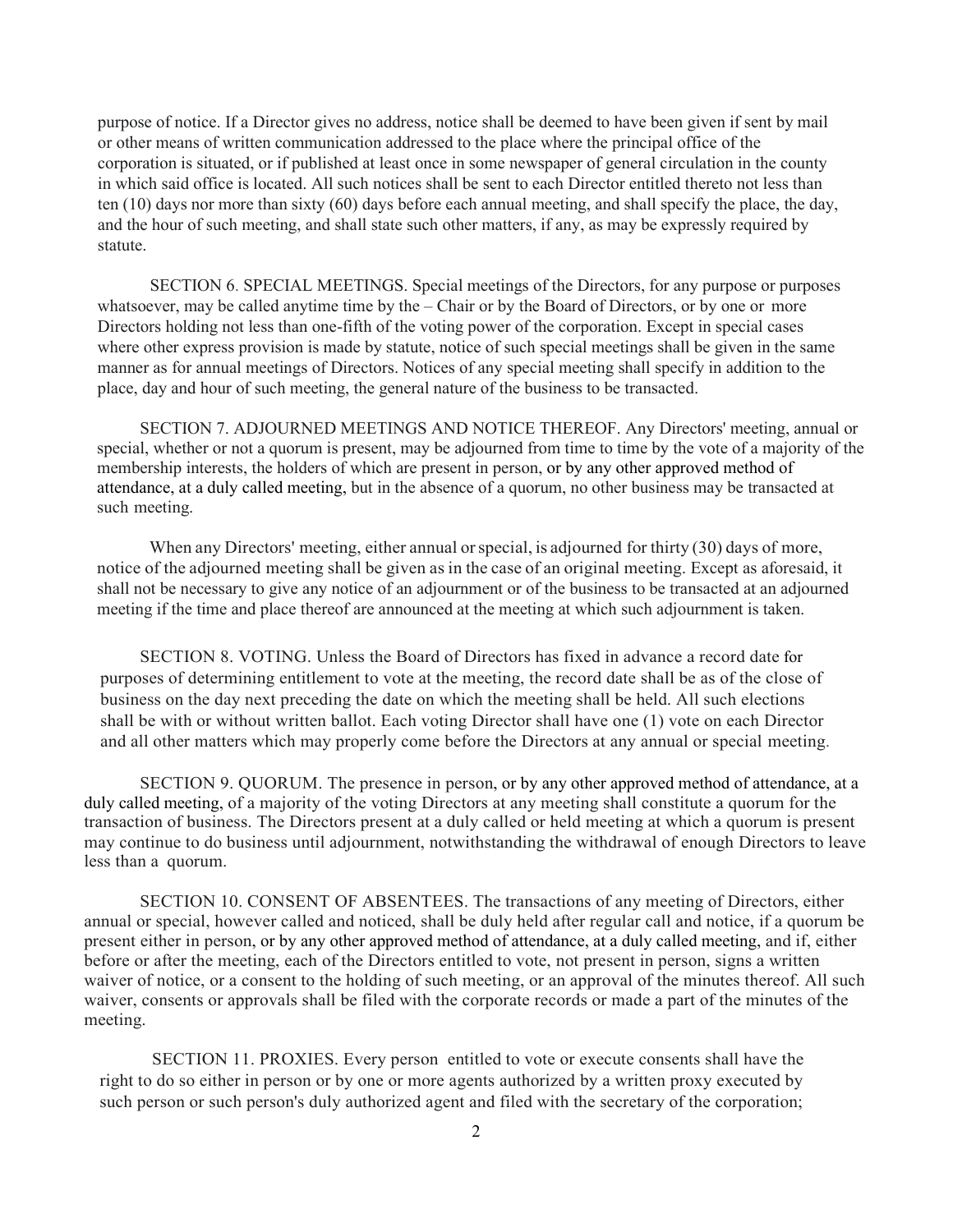provided that no such proxy shall be valid after the expiration of three (3) days from the date of its execution, unless the person or organization executing it specified therein the length of time for which such proxy is to continue in force.

## ARTICLE III DIRECTORS

SECTION 1. POWERS. Subject to limitations of the Articles of Incorporation, of the Bylaws, and of the Kansas Corporation Code as to action which shall be authorized or approved by the Directors, all corporate powers shall be exercised or under the authority of, and the conduct and affairs of the corporation shall be controlled by, the Board of Directors. Without prejudice to such general powers, but subject to the same limitations, it is hereby expressly declared that the Directors shall have the following powers, to-wit:

First--If allowed by the Articles of lncorporation, to alter, amend or repeal the Bylaws of the corporation.

Second--To select and remove all the other officers, agents, and employees of the corporation, prescribe such powers and duties for them as may not be inconsistent with law, or with the Articles of Incorporation or the Bylaws, fix their compensation, and to require from them security for faithful service.

Third--To conduct, manage, and control the affairs and business of the corporation, and to make such rules and regulations therefore not inconsistent with the law, or with the Articles of Incorporation or the Bylaws, as they may deem best.

Fourth--To change the principal office and registered office for the transaction of the business of the corporation from one location to another as provided in Article I hereof; to fix and locate from time to time one or more subsidiary offices of the corporation within or without the State of Kansas, as provided in Article I, Section 3 hereof; to adopt, make and use a corporate seal , and to alter the form of such seal from time to time, as in their judgment they may deem best, provided such seal shall at all times comply with the provisions of law.

Fifth--To borrow money and incur indebtedness for purposes of the corporation, and to cause to be executed and delivered therefore, in the corporate name, promissory notes, bonds, debentures, deeds of trust, mortgages, pledges, hypothecations or other evidence of debt and securities, therefore.

Sixth--To appoint an executive committee and other committees, and to delegate to such committees any of the powers and authority of the board in the management of the conduct and affairs of the corporation, except the power to adopt, amend or repeal Bylaws. Any such committee shall be composed of two or more Directors.

#### Seventh-

a. To appoint an Executive Committee pursuant to Article III, Section 1., Sixth, to be comprised of the Chair, Vice-Chair, Vice-Chair Elect, Secretary, Treasurer, Past- Chair and Finance Committee Chair. The Executive Committee shall meet as needed to discuss present and future agenda items, and to provide advice and counsel to the CEO as she or he may need and/or request. The Executive Committee shall lead the process of the CEO Evaluation and Review on a yearly basis.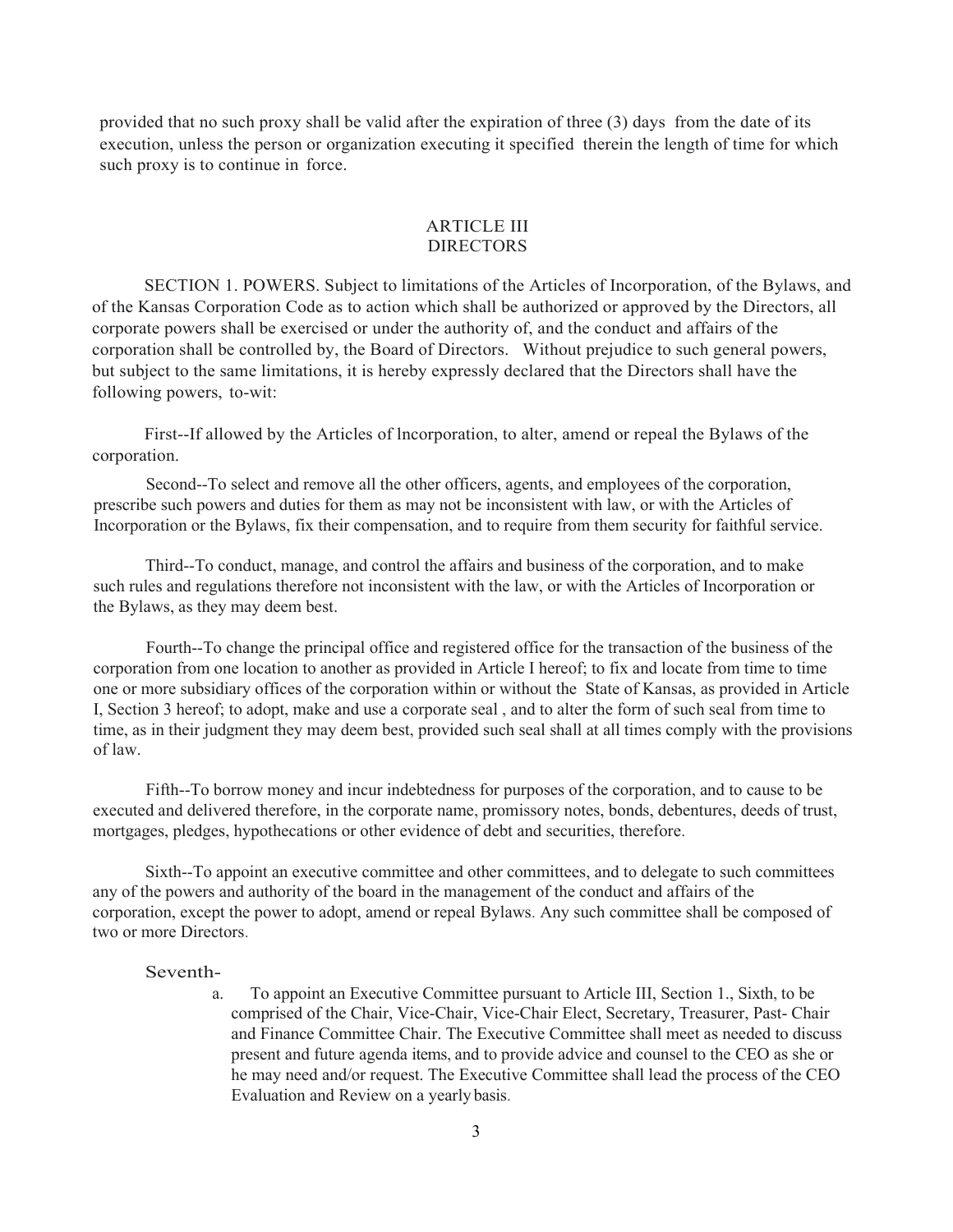b. To appoint a Finance Committee pursuant to Article III, Section 1., Sixth, that will meet on an as needed basis to make financial determinations regarding the finances of the Organization. The Finance Committee shall make recommendations to the Organization at the Organization' s regularly scheduled meetings.

The Finance Committee shall strive to comply with all applicable laws and regulations and invest in accordance with the prudent investor standard.

The Finance Committee (which may utilize active assistance and recommendations from an investment management consultant) shall have responsibility for the following with respect to the investment portfolio:

- Establishing overall financial objectives and setting investment policy.
- Setting parameters for asset allocation.
- Establishing a process and criteria for the selection and termination of investment managers, custodians; and investment management consultants.
- Selecting a qualified investment management consultant.
- Selecting qualified investment managers.
- Selecting qualified custodian(s).
- Monitoring investment results at least quarterly to assure that objectives are being met and that policy and guidelines are being followed; and
- Communicating on a structured and ongoing basis with those persons responsible for investment results.

The Finance Committee expects an Investment Management Consultant to be proactive in advising and making recommendations to the Committee regarding:

- Investment Policy
- Asset Allocation
- Manager Selection
- Performance Evaluation
- Other Investment Matters

The Selected Investment Manager(s) will be responsible for the following:

• Determining investment strategy and implementing security selection and timing within policy guideline limitations.

c. To appoint a Governance Committee pursuant to Article III, Section 1. Sixth, that will meet on an as needed basis to review the Bylaws and Policies of the Organization. The Governance Committee shall report and make recommendations to the Organization at the Organization's regularly scheduled meetings as needed.

SECTION 2. NUMBER AND QUALIFICATION OF DIRECTORS. The authorized number of Directors of the corporation shall be no less than 15 and no more than 24 until changed by amendment to this Bylaw.

SECTION 3. ELECTION AND TERM OF OFFICE. Except as provided below, the Directors shall be nominated and elected at each annual meeting of the Board of Directors, but if any such annual meeting is not held, or the Directors are not elected thereat, the Directors may be elected at a special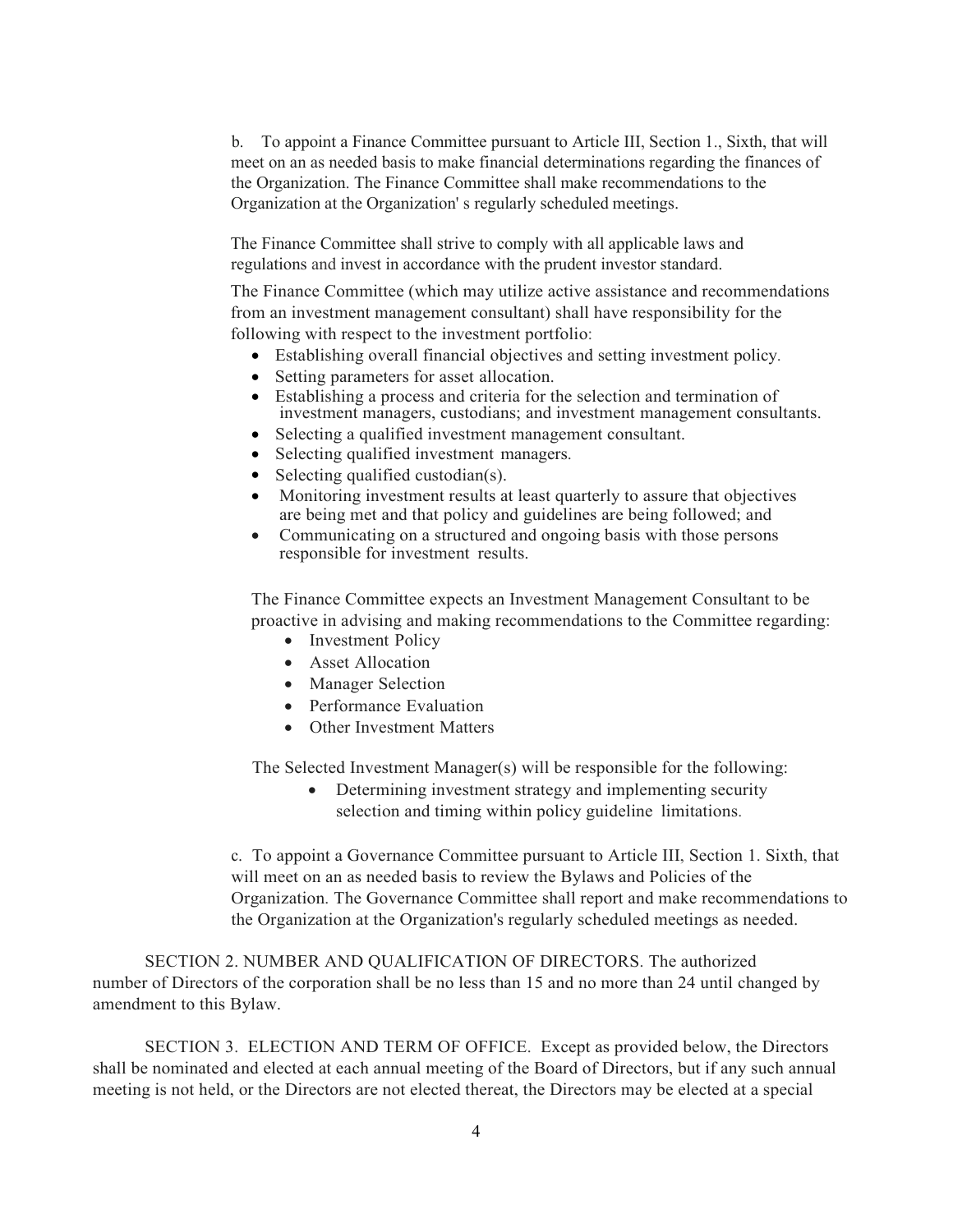meeting of Directors held for that purpose as soon thereafter as conveniently may be. All Directors shall hold office until their respective successors are elected. A Director may be removed from office at any time by a majority vote of the voting Directors. The term of each director shall be three (3) consecutive years except that of a replacement Director in which they shall serve the remaining term of his or her predecessors' term. Following the expiration of the above terms, the subsequent Directors shall be elected as provided. Directors shall not serve more than three (3) consecutive three (3) year terms. Having served three consecutive full terms, a Director must have an absence of at least one year before he or she is eligible to serve again on the Board of Directors. The terms of the Directors shall be staggered to the best of the organization's ability so that at least one third of the number of elected Directors terms.

If a Director is appointed to serve a Chair in their ninth year, at the end of that year they would be placed on the slate of officers for election to a one-year term to fulfill the Past Chair position.

SECTION 4. VACANCIES. Vacancies on the Board of Directors may be filled by the action of a majority of Directors present. A vacancy or vacancies on the Board of Directors shall be deemed to exist in case of the death, resignation, or removal of any director, or if the authorized number of Director is increased, or if any Director elected shall refuse to serve.

No reduction of the authorized number of Directors shall have the effect of removing any Director prior to the expiration of his or her term of office.

SECTION 5. PLACE OF MEETING. Regular and special meetings of the Board of Directors shall be held at any place in person or virtually outside the State of Kansas which has been designated from time to time by adequate notification to all the Directors, by resolution of the board or by written consent of all Directors of the board. In the absence of such designation, all meetings shall be held at the principal office of the corporation.

SECTION 6. ANNUAL MEETING. An annual meeting of the board of Directors shall be held within the month of October for the purpose of election of officers and the transaction of other business.

SECTION 7. OTHER REGULAR MEETINGS. Other regular meetings of the Board of Directors shall be held without call at such time as the Board of Directors may from time to time designate in advance of such meetings; provided, however, should said day fall upon a legal holiday, then said meeting shall be held at the same time on the next Monday thereafter ensuing which is not a legal holiday. Notice of all such regular meetings of the Board of Directors is hereby waived.

SECTION 8. SPECIAL MEETINGS. Special meetings of the Board of Directors for any purpose or purposes shall be called at any time by the Chair of the board or, if he or she is absent or unable or refuses to act, by the secretary or by any other Director. Notice of such special meetings, unless waived by attendance thereat or by written or electronic (email) consent to the holding of the meeting, shall be given by written notice mailed at least five (5) days before the date of such meeting or be hand delivered or electronic (email) notice at least two (2) days before the date such meeting is to be held. If mailed, such notice shall be deemed to be delivered when deposited in the United States mail with postage thereon addressed to the trustee at his or her residence or usual place of business. If sent electronically (email) such notice shall be deemed to be delivered when sent by the person calling the meeting or his or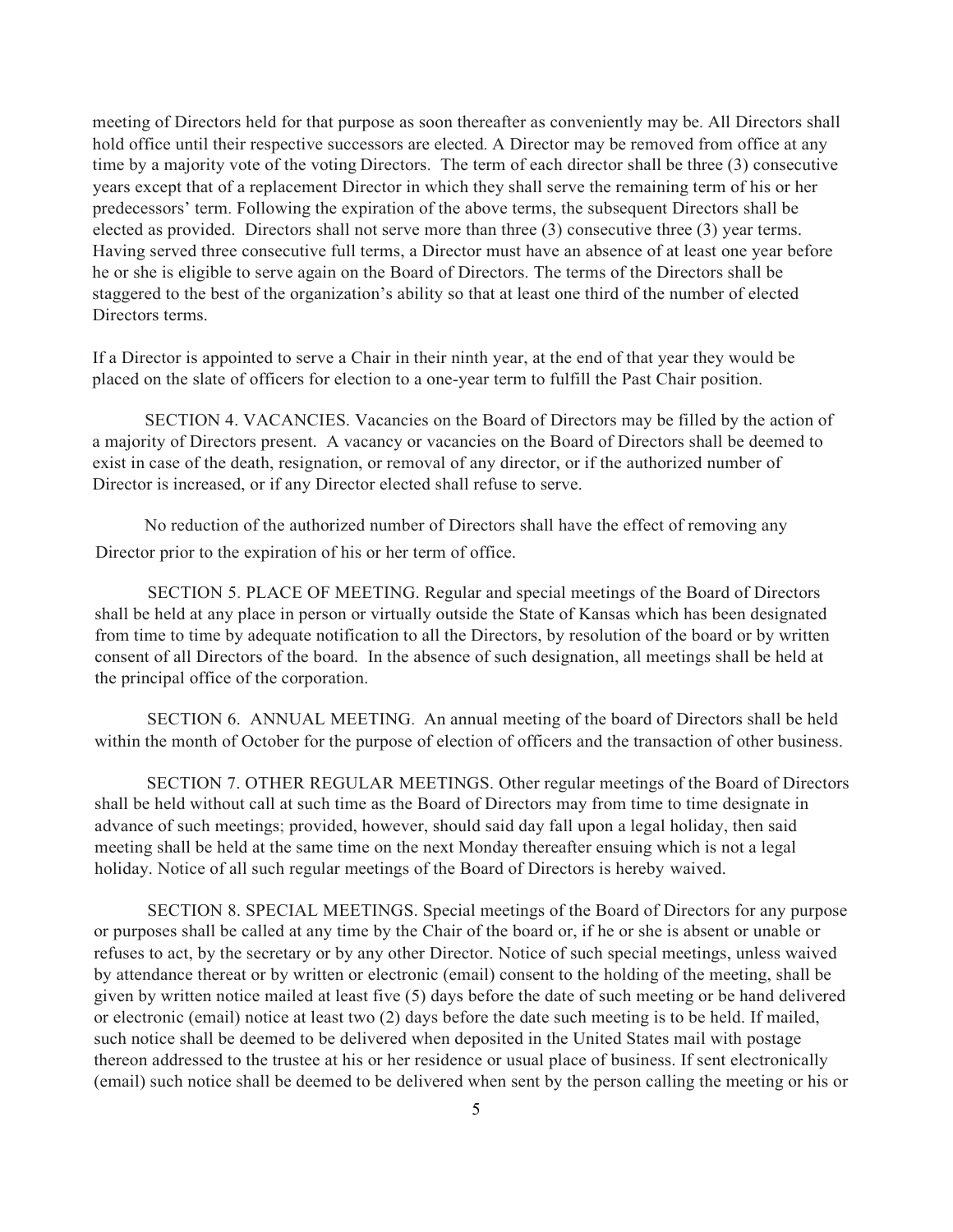her agent to the electronic (email) address on file with the corporation as provided by Directors of the Board of Directors from time to time. The duty to keep the corporation apprised of electronic (email) addresses shall rest with each individual Director. If any Board member has not provided the corporation with an electronic (email) address, then the corporation staff shall communicate and coordinate with any such Board Director so as to fully include them in the special meeting as if they had electronic (email) communication available to them.

SECTION 9. NOTICE OF ADJOURNMENT. Notice of the time and place of holding an adjourned meeting need not be given to absent Directors if the time and place be fixed at the meeting adjourned.

SECTION 10. WAIVER OF NOTICE. The transactions of any meeting of the Board of Directors, however called and noticed or wherever held, shall be as valid as though had at a meeting duly held after regular call and notice, if a quorum be present, and if, either before or after the meeting, each of the Directors not present signs a written waiver of notice, or a consent to holding such meeting, or an approval of the minutes thereof. All such waivers, consents or approvals shall be filed with the corporate records or made a part of the minutes of the meeting.

SECTION 11. QUORUM. A majority of the total number of Directors shall be necessary to constitute a quorum for the transaction of business, except to adjourn as hereinafter provided. Every act or decision done or made by a majority of the Directors present at a meeting duly held at which a quorum is present shall be regarded as the act of the Board of Directors, unless a greater number be required by law or by the Articles of Incorporation. The Directors present at a duly called or held meeting at which a quorum is present may continue to do business until adjournment, notwithstanding the withdrawal of enough Directors to leave less than a quorum.

SECTION 12. MEETINGS BY TELEPHONE or VIRTUAL TECHNOLOGY. Directors of the Board of Directors of the corporation, or any committee designated by such board, may participate in a meeting of the Board of Directors by means of virtual media platforms, conference telephone or similar communication equipment, by means of which all persons participating in the meeting can hear one another, and such participation in a meeting shall constitute presence in person at the meeting.

SECTION 13. ELECTRONIC (EMAIL) MEETINGS. Directors of the Board of Directors of the corporation, or any committee may participate in a meeting of the Board of Directors or of such committee by means of electronic (email) communication such that all persons participating can communicate with each other electronically in an email fashion. Such communication need not be live in real time. Special meetings may be called as indicated in these Bylaws and shall be for the limited purpose of communication and voting on items which need action between regular meetings and for which the convener deems a faceto-face special meeting is unnecessary. Any Director of the board or committee participating in the electronic meeting may object to the holding of the meeting electronically in which event the meeting will be ceased and a special meeting, face-to-face, will be called. Each such electronic meeting shall be held either under a waiver as to notice by attendance of a quorum or under the two (2) day notice requirement in the SPECIAL MEETING Bylaw. Any action taken in this form of communication shall be ratified at the following in person or virtual meeting format. Email voting is a last resort with preference first to in person, second to a virtual online platform, and third a conference telephone line.

SECTION 14. ADJOURNMENT. A majority of the Directors present may adjourn any Directors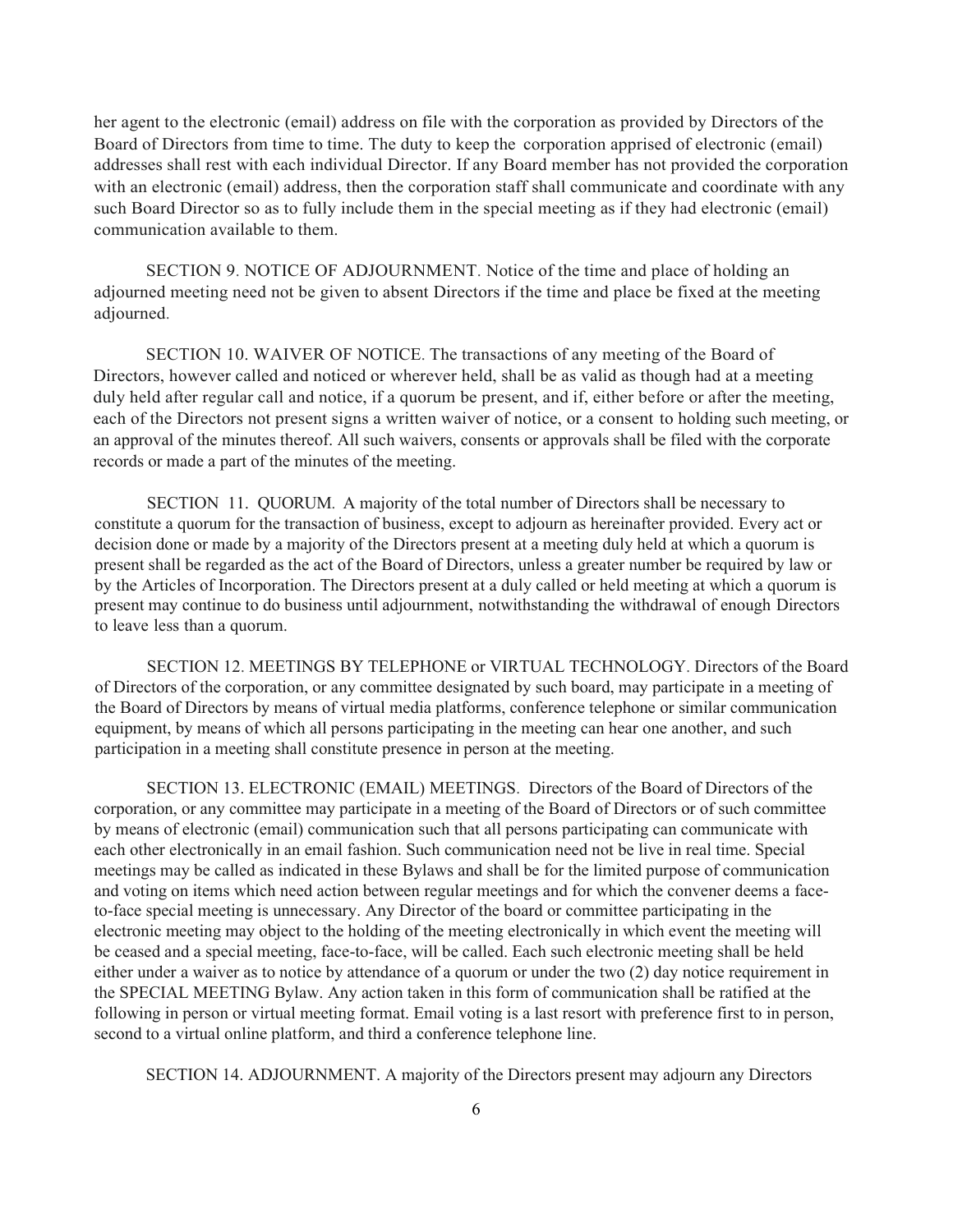meeting to meet again at a stated day and hour or until the time fixed for the next regular meeting of the board.

SECTION 15. VOTES AND VOTING. All votes required of Directors hereunder may be by voice vote or show of hands, unless a written ballot is requested, which request may be made by any one director. Each director shall have one vote.

SECTION 16. INSPECTION OF BOOKS AND RECORDS. Any Director shall have the right to examine the corporation's membership ledger, a list of its members entitled to vote and its other books and records for a purpose reasonably related to such Directors position as a Director. When there is any doubt concerning the inspection rights of a Director, the parties may petition the District Court, which may, in its discretion, determine whether an inspection may be made and whether any limitations or conditions should be imposed upon thesame.

SECTION 17. FEES AND COMPENSATION. Directors shall not receive any compensation for their services as Directors, but, by resolution of the board, adopted in advance of, or after the meeting for which payment is to be made, expenses of attendance may be allowed to one or more of the Directors for attendance at each meeting. Nothing herein contained shall be construed to preclude any Director from serving the corporation in any other capacity as an officer, agent, employee, or otherwise, and receiving compensation, therefore.

#### ARTICLE IV **OFFICERS**

SECTION 1. OFFICERS. The officers of the corporation shall be a Chair of the Board of Directors, a Vice-Chair, a Vice-Chair Elect, a Secretary, and a Treasurer. The corporation may also have at the discretion of the Board of Directors, one or more assistant secretaries and one or more assistant treasurers, and such other officers as may be appointed in accordance with the provisions of Section 3 of this Article IV. The CEO of the corporation shall also be an officer of the corporation. Any number of offices may be held by the sameperson. The CEO is a non-voting officer on the board.

SECTION 2. ELECTION. The officers of the corporation, except such officers as may be appointed in accordance with the provisions of Section 3 or Section 5 of this Article IV, shall be chosen annually by the Board of Directors, and each shall hold office until they shall resign or shall be removed or otherwise disqualified to serve, or a successor shall be elected and qualified.

SECTION 3. SUBORDINATE OFFICERS, ETC. The Board of Directors may appoint such other officers as the business of the corporation may require, each of whom shall have authority and perform such duties as are provided in these Bylaws or as the board of Directors may from time to time specify and shall hold office until they shall resign or shall be removed or otherwise disqualified to serve.

SECTION 4. COMPENSATION OF OFFICERS. No officer of the corporation other than the CEO shall receive salaries. or other compensation. The CEO shall receive such salary or other compensation as shall be determined by resolution of the board of Directors, adopted in advance or after the rendering of the services, or by employment contracts entered into by the Board of Directors.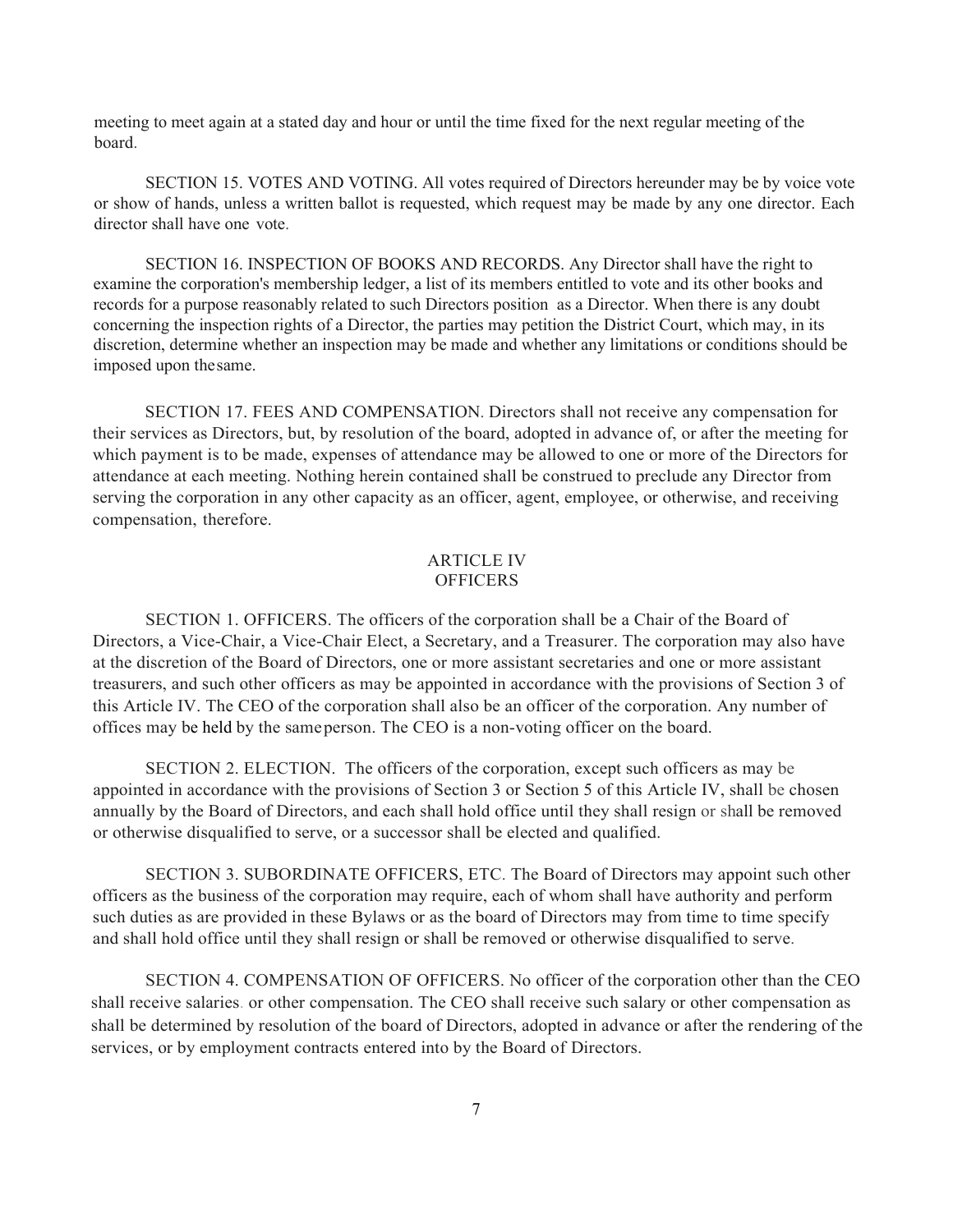SECTION 5. VACANCIES. A vacancy in any office because of death, resignation, removal, disqualification or any other cause shall be filled in the manner prescribed in these Bylaws for regular appointment to such office.

SECTION 6. REMOVAL AND RESIGNATION. Any officer may be removed, either with or without cause, by a majority of the Directors at the time in office, at any regular or special meetings of the board, or, except in case of an officer chosen by the board of Directors, by any officer upon whom such power of removal may be conferred by the Board of Directors. Any officer may resign at any time upon written notice to the corporation.

SECTION 7. CHAIR OF THE BOARD. The Chair of the board shall preside at all meetings of the Board of Directors, and exercise and perform such other powers and duties as may be from time to time assigned to this position by the Board of Directors or prescribed by these Bylaws.

SECTION 8. VICE-CHAIR. In the absence or disability of the chair, the Vice-Chair shall perform all the duties of the Chair, and when so acting, shall have all the powers of, and be subject to all the restrictions upon, the Chair. The Vice-Chair shall have such other powers and perform such other duties as from time to time may be prescribed for this position by the Board of Directors or these Bylaws.

SECTION 9. VICE-CHAIR ELECT. In the absence or disability of the Vice-Chair, the Vice-Chair Elect shall perform all the duties of the Vice-Chair, and when so acting, shall have all the powers of, and be subject to all the restrictions upon, the Vice-Chair. The Vice-Chair Elect shall have such other powers and perform such other duties as from time to time may be prescribed for this position by the Board of Directors or these Bylaws.

SECTION 10. SECRETARY. The Secretary shall keep, or cause to be kept, a book of minutes at the principal office or such other place as the Board of Directors may order, of all meetings of Directors, with the time and place of holding, whether regular or special, and if special, how authorized, the notice thereof given, the names of those present and the proceedings thereof. The secretary shall give, or cause to be given, notice of all the meetings of the board of Directors required by these Bylaws or by law to be given, and this position shall keep the seal of the corporation in safe custody, and shall have such other powers and perform such other duties as may be prescribed by the Board of Directors or these Bylaws.

SECTION 10. TREASURER. The Treasurer shall keep and maintain or cause to be kept and maintained, adequate and correct accounts of the properties and business transactions of the corporation, including accounts of its assets, liabilities, receipts, disbursements, gains, losses, capital, surplus and shares. The books of account shall at all reasonable times be open to inspection by any Director.

The Treasurer shall deposit or cause to have all monies and other valuables in the name and to the credit of the corporation with such depositories as may be designated by the Board of Directors. These positions shall disburse the funds of the corporation as may be ordered by the Board of Directors, shall render to the Chair and Directors, whenever they request it, an account of all of his or her transactions as Treasurer and of the financial condition of the corporation, and shall have such other powers and perform such other duties as may be prescribed by the Board of Directors or these Bylaws. This position shall be bonded, if required by the Board of Directors.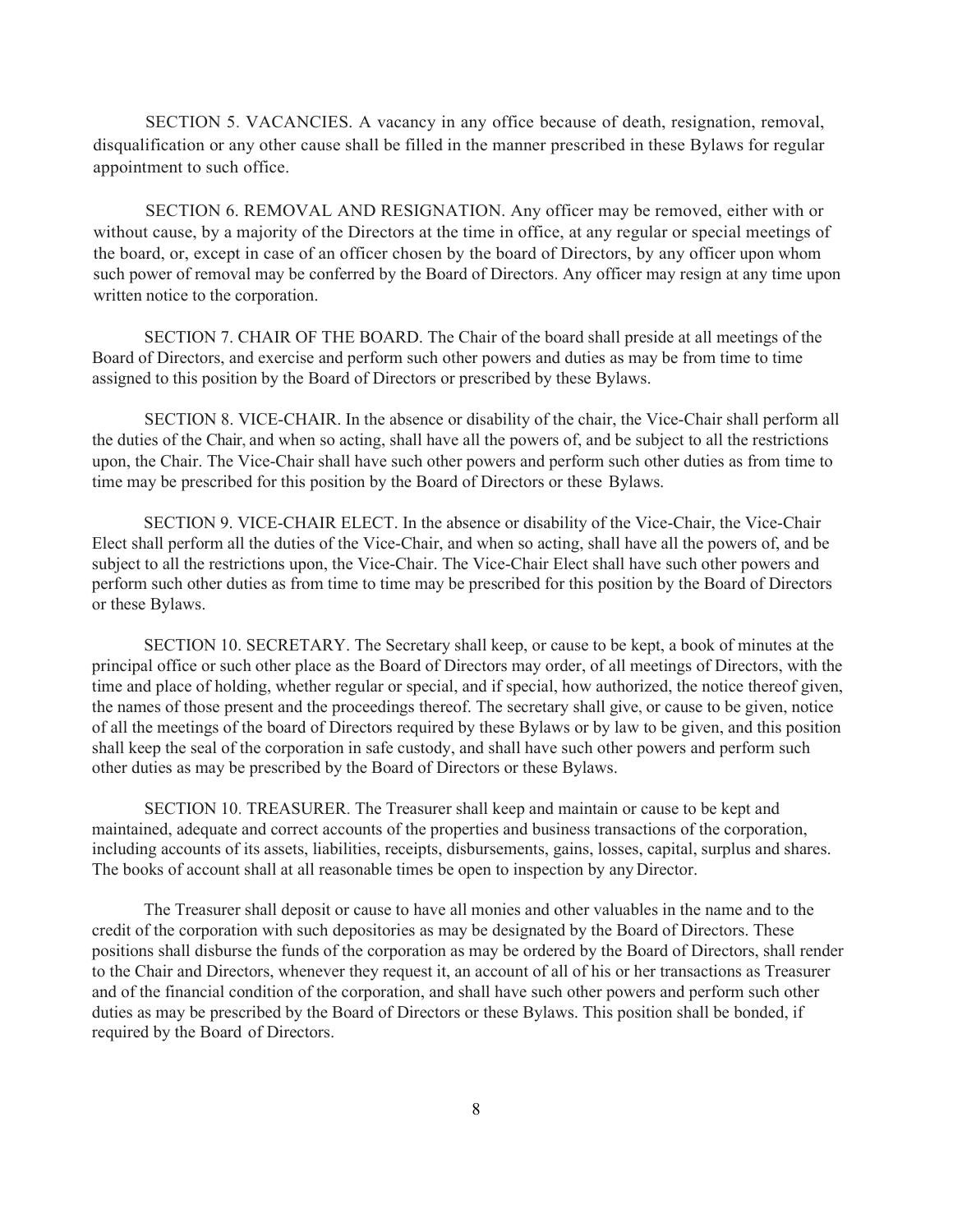#### ARTICLE V GIFTS TO THE FOUNDATION

SECTION 1. GENERAL. Donors may make gifts to the corporation by naming or otherwise identifying the corporation or one of its affiliates.

SECTION 2. ACCEPTANCE OF TERMS. Each donor by making a gift to the corporation shall be deemed to have accepted and agreed to all the terms of the Articles of Incorporation and these Bylaws and shall be further deemed to have agreed that the fund so created shall be subject to the provisions for presumption of donors intent, for modification of restrictions or conditions, and for amendments and termination, and to all other terms of the Articles of Incorporation and Bylaws and other specified gift policies of the corporation and any trust, custodian, or agency agreement between the corporation and Directors, custodians, or agents having custody of the funds of the corporation each as from time to time amended.

SEC'IION 3. VARIANCE POWERS. Notwithstanding any provision in these Bylaws or in any instrument of transfer, creating or adding to a fund of this corporation, if, and only if, the Board of Directors determined, in itssole discretion, that circumstances are such as to render obsolete, inappropriate orimpracticable execution of any request, condition or directive of donors with respect to property or funds of the corporation, the Board shall have the power to modify or override such request, condition or directive so as to provide for the distribution of such property of funds in a manner which is appropriate, practical and consistent with the charitable needs of the area served by the corporation.

SECTION 4. GRANT MAKING. The corporation shall make reasonable investigation into any proposed grant and shall seek information through research, investigation, and other means to determine the need and appropriateness of all proposed grants to be made by the corporation.

SECTION 5. REASONABLE RETURN ON INVESTMENT. By accepting the position of a member of the Board of Directors, each Director commits herself or himself (1) to obtain information and (2) to take other appropriate steps with the view of seeing that each person or entity administering such fund or funds under the control or ownership of the corporation does so in conformity with the governing instrument of the fund or funds and also in accordance with the accepted standards of fiduciary conduct to produce a reasonable return of net income (or appreciation where not inconsistent with the corporations need for current income), with due regard for safety of principal. Administrative Assets held for the active conduct of the corporations' exempt activities are not subject to this standard.

SECTION 6. FINANCIAL REPORTS REQUIRED. The corporation shall prepare and provide to all organizations to which it relates, periodic financial reports that treat all of the funds which are held by it, either directly or in component parts, as fund of the organization.

### ARTICLE VI **MISCELLANEOUS**

SECTION 1. DUES. No membership dues shall be required.

SECTION 2. USE OF ROBERTS RULES OF ORDER. The most current revision of Roberts Rules of Order shall be used for the conduct of all Directors' meetings except as otherwise provided hereunder or in the Articles of Incorporation.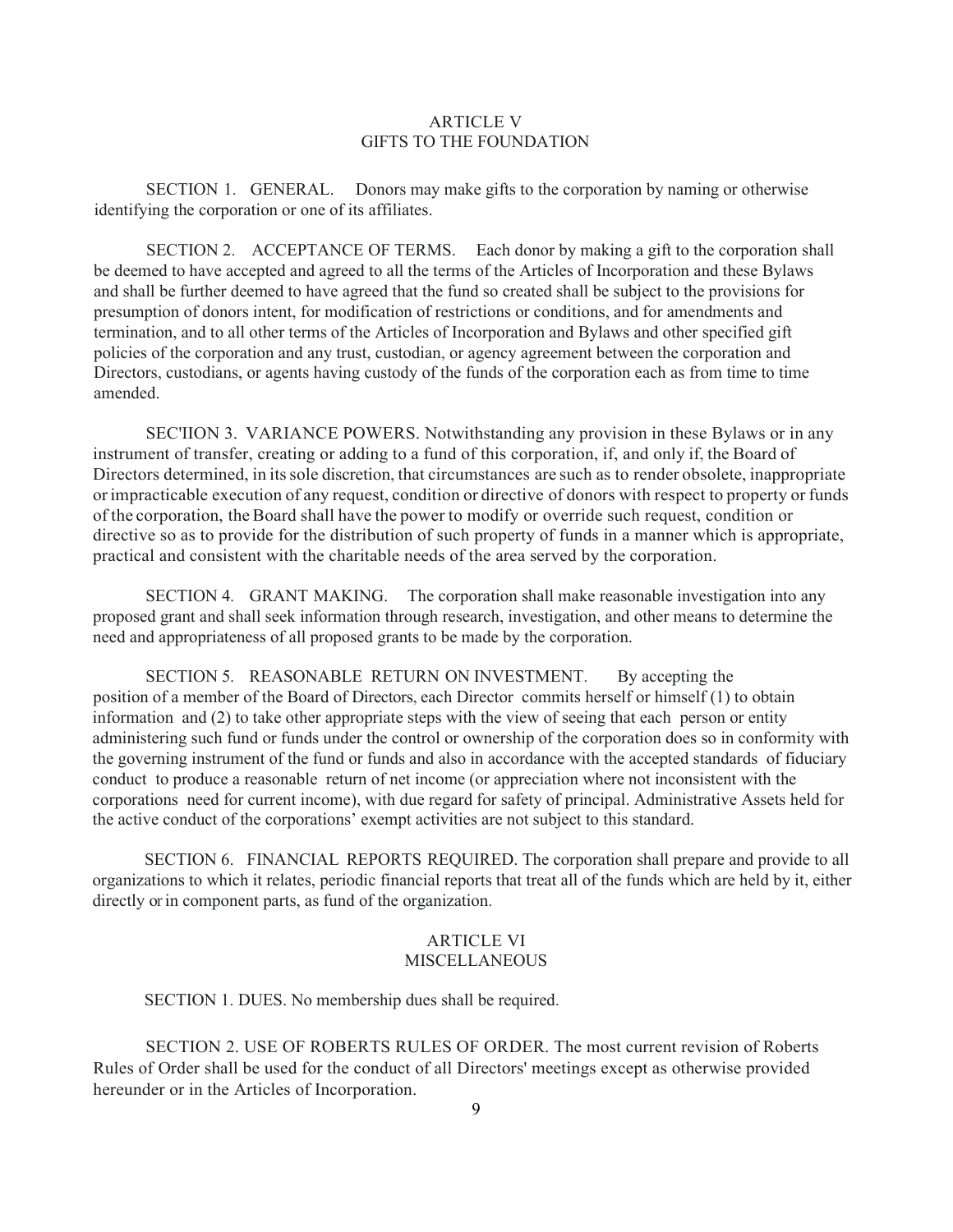SECTION 3. INDEMNIFICATION OF DIRECTORS AND OFFICERS. Directors and Officers shall be indemnified by the corporation to the fullest extent of Kansas law as set out in the Kansas Corporation Code. '

I SECTION 4. CHECKS, DRAFTS, ETC. All checks, drafts, or other orders for payment of money, notes or other evidence of indebtedness, issued in the name of or payable to the corporation, shall be signed or endorsed by such person or persons and in such manner as, from time to time, shall be determined by resolution of the Board of Directors.

SECTION 5. CONTRACTS, DEEDS, ETC., HOW EXECUTED. The Board of Directors, except as in these Bylaws otherwise provided, may authorize any officer or officers, agent or agents, to enter into any contract or execute any instrument in the name of and on behalf of the corporation, and such authority may be general or confined to specific instances; and unless so authorized by the Board of Directors, no officer, agent or employee shall have any power or authority to bind the corporation by any contract or engagement or to pledge its credit or to render it liable for any purpose in any amount, provided, however, that any contracts, agreements, deeds or other instruments conveying lands or any interest therein, and any other documents shall be executed on behalf of the corporation by the Chair of the Board of Directors (or by a vice-chair, serving in the absence of the chair), or by any other specific officer including the CEO or agent or attorney so authorized under letter of attorney or other written power which was executed on behalf of the corporation by the chair of the board of Directors or vice-chair serving in the absence of the Chair.

SECTION 6. FISCAL YEAR. The Board of Directors shall have the power to fix and from time to time change the fiscal year of the corporation. In the absence of action by the Board of Directors, however, the fiscal year of the corporation shall end each year on the date which the corporation treated as the close of its first fiscal year, until such time, if any, as the fiscal year shall be changed by the Board of Directors.

## ARTICLE VII DISSOLUTION

SECTION 1. Upon the dissolution of this corporation, the governing body shall, after paying or making provision for the payment of all of the liabilities of the corporation, dispose of all of the assets of the corporation exclusively for the purposes of the corporation in such manner, or to such organization or organizations organized and operated exclusively for charitable, educational, religious, or scientific purposes as shall at the time qualify as an exempt organization or organizations under Subsection  $501(c)(3)$  of the Internal Revenue Code of 1986 (or the corresponding provision of any future United States Internal Revenue law), as the governing board shall determine. Any such assets not so disposed of shall be disposed of by the District Court of the county in which the principal office of the corporation is then located, exclusively for such purposes or to such organization or organizations, as said court shall determine, which are organized and operated exclusively for such purposes.